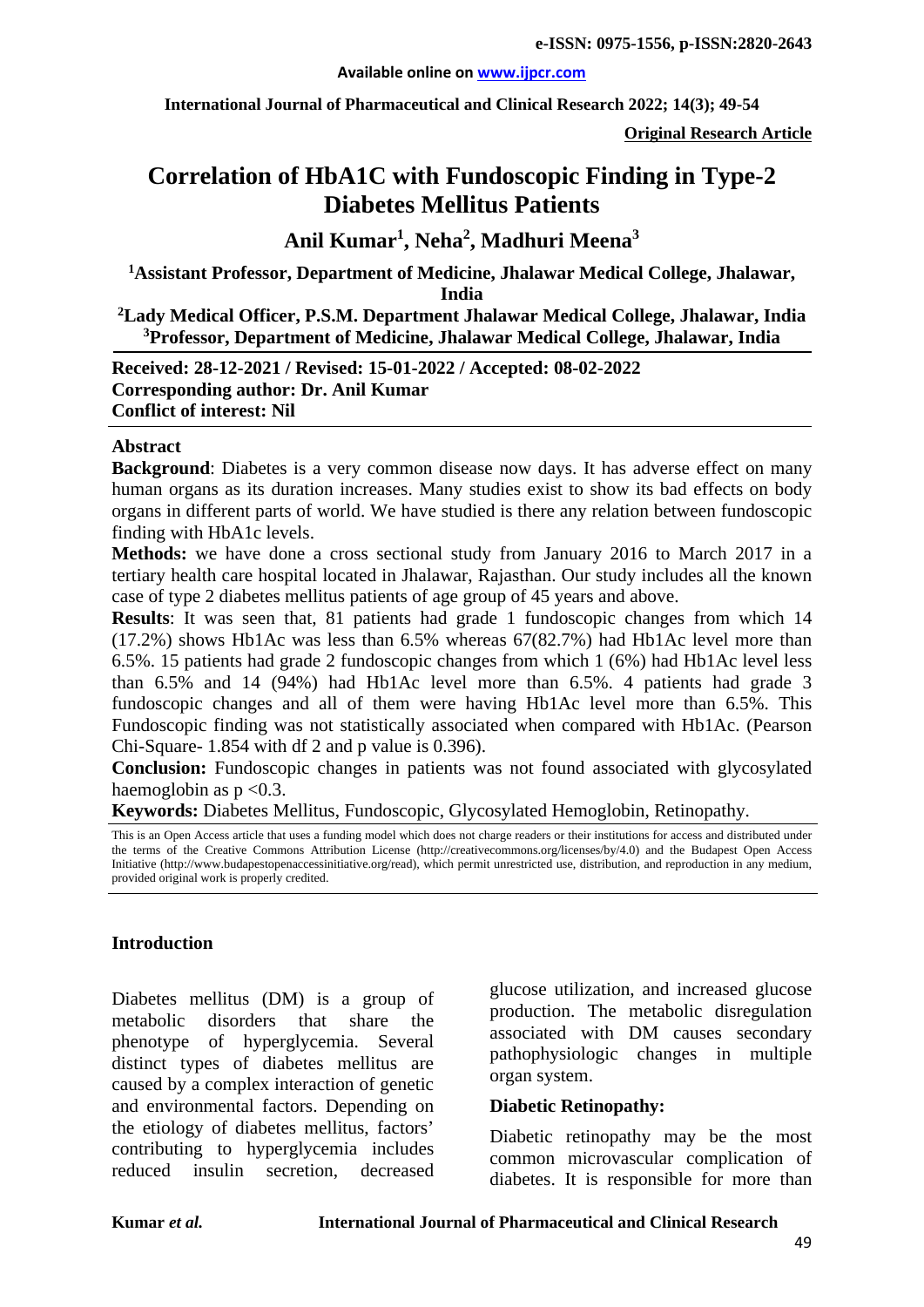10,000 new cases of blindness every year in the United States alone[1].

The risk of developing diabetic retinopathy or other microvascular complications of diabetes depends on both the duration and the severity of hyperglycemia. Development of diabetic retinopathy in patients with type 2 diabetes was found to be related to both severity of hyperglycemia and presence of hypertension in the U.K. Prospective Diabetes Study (UKPDS), and most patients with type 1 diabetes develop evidence of retinopathy within 20 years of diagnosis[2,3]. Retinopathy may begin to develop as early as 7 years before the diagnosis of diabetes in patients with type 2 diabetes There are several proposed pathological mechanisms by which diabetes may lead to development of retinopathy.

Aldose reductase may participate in the development of diabetes complications. Aldose reductase is the initial enzyme in the intracellular polyol pathway. This pathway involves the conversion of glucose into glucose alcohol (sorbitol). High glucose levels increase the flux of sugar molecules through the polyol pathway, which causes sorbitol accumulation in cells. Osmotic stress from sorbitol accumulation has been postulated as an underlying mechanism in the development of diabetic microvascular complications, including diabetic retinopathy. In animal models, sugar alcohol accumulation has been linked to microaneurysm formation, thickening of basement membranes, and loss of pericytes. Treatment studies with aldose reductase inhibitors, however, have been disappointing[4]. Cells are also thought to be injured by glycoproteins. High glucose concentrations can promote the nonenzymatic formation of advanced glycosylated end products (AGEs). In animal models, these substances have also been associated with formation of

microaneurysms and pericytes loss. Evaluations of AGE inhibitors are underway.

Oxidative stress may also play an important role in cellular injury from hyperglycemia. High glucose levels can stimulate free radical production and reactive oxygen species formation. Animal studies have suggested that treatment with antioxidants, such as vitamin E, may attenuate some vascular dysfunction associated with diabetes, but treatment with antioxidants has not yet been shown to alter the development or progression of retinopathy or other microvascular complications of diabetes[5].

Growth factors, including vascular endothelial growth factor (VEGF), growth hormone, and transforming growth factor β, have also been postulated to play important roles in the development of diabetic retinopathy. VEGF production is increased in diabetic retinopathy, possibly in response to hypoxia. In animal models, suppressing VEGF production is associated with less progression of retinopathy[6] Diabetic retinopathy is generally classified as either background or proliferative. It is important to have a general understanding of the features of each to interpret eye examination reports and advise patients of disease progression and prognosis.

Background retinopathy includes such features as small hemorrhages in the middle layers of the retina. They clinically appear as "dots" and therefore are frequently referred to as "dot hemorrhages." Hard exudates are caused by lipid deposition that typically occurs at the margins of hemorrhages. Microaneurysms are small vascular dilatations that occur in the retina, often as the first sign of retinopathy. They clinically appear as red dots during retinal examination. Retinal edema may result from microvascular leakage and is indicative of compromise of the blood-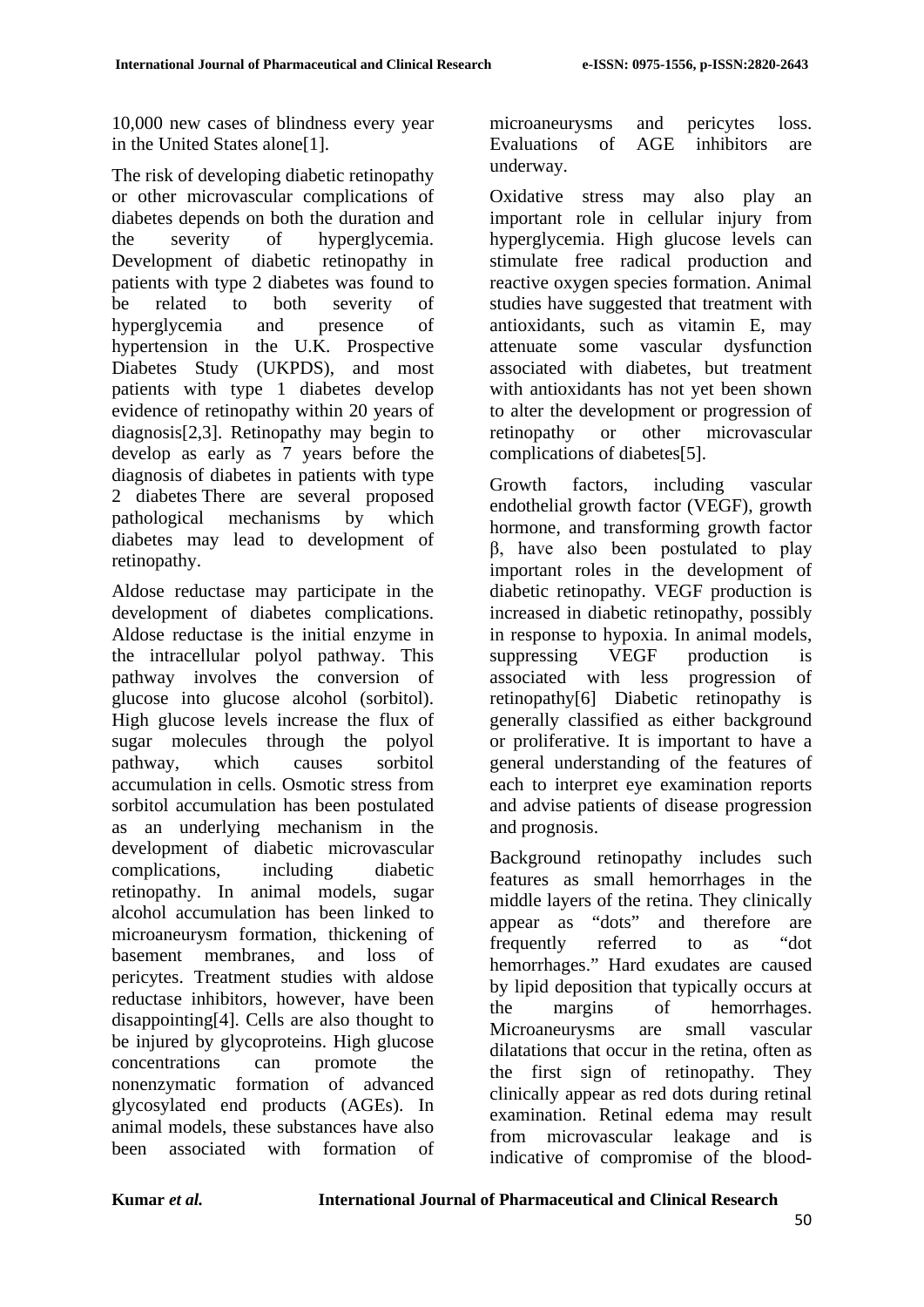retinal barrier. The appearance is one of greyish retinal areas. Retinal edema may require intervention because it is sometimes associated with visual deterioration[7]. Proliferative retinopathy is characterized by the formation of new blood vessels on the surface of the retina and can lead to vitreous hemorrhage. White areas on the retina ("cotton wool spots") can be a sign of impending proliferative retinopathy. If proliferation continues, blindness can occur through vitreous hemorrhage and traction retinal detachment. With no intervention, visual loss may occur. Laser photocoagulation can often prevent proliferative retinopathy from progressing to blindness.

**Glycated hemoglobin (HbA1c):** is a form of hemoglobin that is measured primarily to identify the three month average plasma glucose concentration, because the lifespan of a red blood cell is three months. It is formed in a nonenzymatic glycation pathway by hemoglobin's exposure to plasma glucose. HbA1c is a measure of the beta-N-1-deoxy fructosyl component of hemoglobin[5,6]. Normal levels of glucose produce a normal amount of glycated hemoglobin. As the average amount of plasma glucose increases, the fraction of glycated hemoglobin increases in a predictable way. This serves as a marker for average blood glucose levels over the previous three months before the measurement as this is the lifespan of red blood cells. In diabetes mellitus, higher amounts of glycated hemoglobin, indicating poorer control of blood glucose levels, have been associated with cardiovascular disease, nephropathy, neuro pathy, and retinopathy.

**Measuring HbA1c:** A number of techniques are used to measure hemoglobin A1c. Laboratories use: High-Performance Liquid Chromatography (HPLC): The HbA1c result is calculated as a ratio to total hemoglobin by using a chromatogram. Immunoassay, Enzymatic, Capillary electrophoresis, Boronate affinity chromatography. The United States, HbA1c testing laboratories are certified by the National Glycohemoglobin Standardization Program (NGSP) to standardize them against the results of the 1993 Diabetes Control and Complications In Trial (DCCT)[8] An additional percentage scale, Mono S is in use by Sweden and KO500 is in Japan[9,10].

| $100 - 00$ is and predictions for 2010 to 2020 [11] |            |                                    |                |  |  |  |  |
|-----------------------------------------------------|------------|------------------------------------|----------------|--|--|--|--|
| $HbA1C$ $(\% )$                                     | (mmol/mol) | Estimated average glucose (mmol/L) | (mg/dL)        |  |  |  |  |
| 5                                                   | 31         | $5.4(4.2-6.7)$                     | $97(76-120)$   |  |  |  |  |
| 5                                                   | 42         | $7.0(5.5-8.5)$                     | $126(100-152)$ |  |  |  |  |
| 6                                                   | 53         | $8.6(6.8-10.3)$                    | $154(123-185)$ |  |  |  |  |
| $\overline{7}$                                      | 64         | $10.2(8.1-12.1)$                   | $183(147-217)$ |  |  |  |  |
| 8                                                   | 75         | $11.8(9.4 - 13.9)$                 | 212 (170-249)  |  |  |  |  |
| 10                                                  | 86         | 13.4(10.7–15.7)                    | 240 (193-282)  |  |  |  |  |
| 11                                                  | 97         | $14.9(12.0-17.5)$                  | 269 (217-314)  |  |  |  |  |
| 12                                                  | 108        | $16.5(13.3-19.3)$                  | 298 (240-347)  |  |  |  |  |
| 13                                                  | 119        | $18.1(15-21)$                      | 326 (260-380)  |  |  |  |  |
| 14                                                  | 130        | $19.7(16-23)$                      | 355 (290-410)  |  |  |  |  |
| 15                                                  | 140        | $21.3(17-25)$                      | 384 (310-440)  |  |  |  |  |
| 16                                                  | 151        | $22.9(19-26)$                      | 413 (330-480)  |  |  |  |  |
| 17                                                  | 162        | $24.5(20-28)$                      | 441 (460-510)  |  |  |  |  |
| 18                                                  | 173        | $26.1(21-30)$                      | 470 (380-540)  |  |  |  |  |
| 19                                                  | 184        | $27.7(23-32)$                      | 499 (410-570)  |  |  |  |  |

**Table 1: Rapid increase in the incidence of type 1 diabetes in Polish children from 1989 to 2004, and predictions for 2010 to 2025[11]**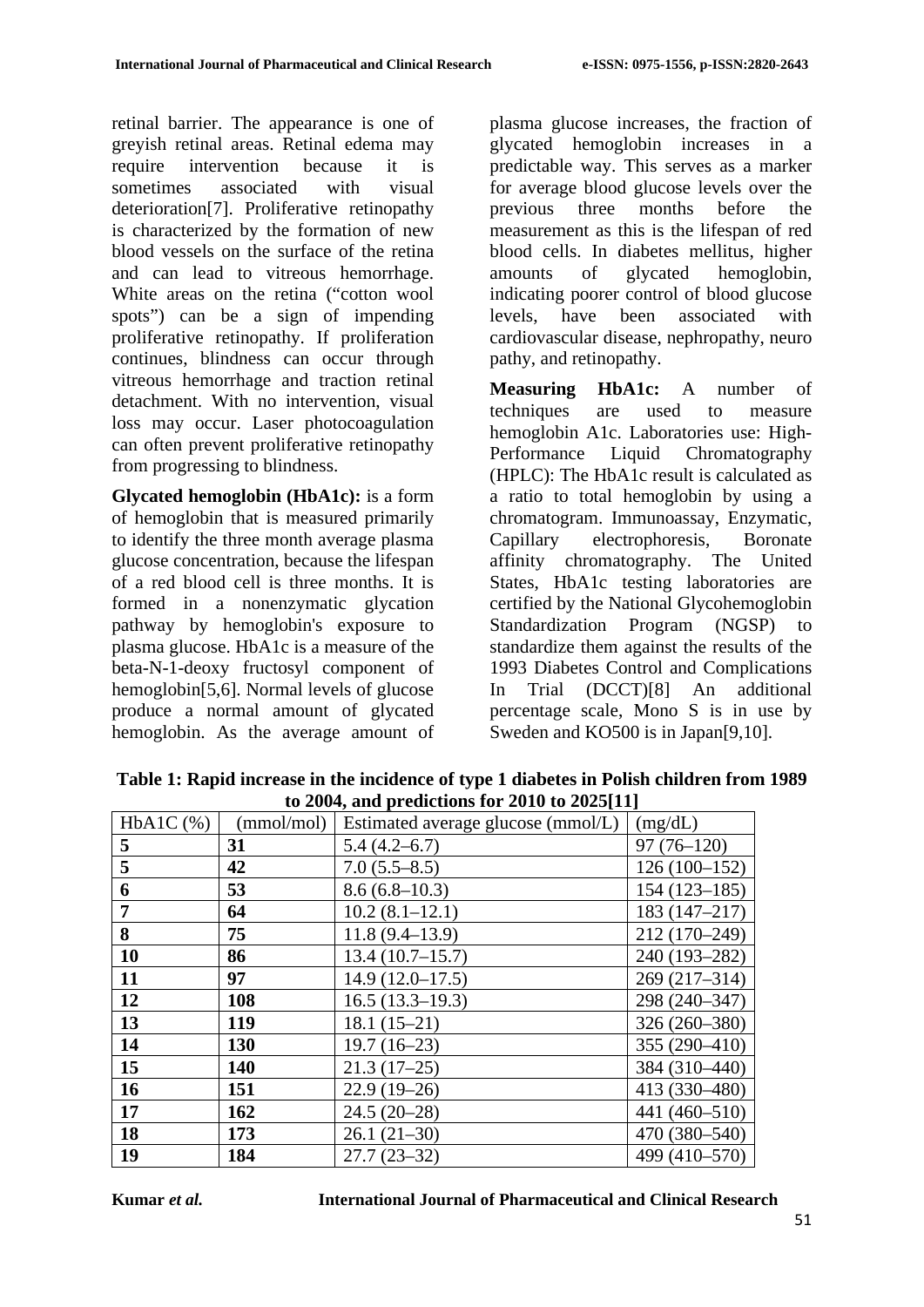## **Observations of Measuring HbA1c**

#### **Inclusion Criteria**

- 1. All patients of type 2 diabetes mellitus 45 years and above
- 2. Patients with or without micro vascular complication.

#### **Exclusion Criteria**

- 1. Patients with secondary hyperglycemic states like hypothyroidism,
- 2. Proteinuric conditions like congestive cardiac failure, renal failure and proven renal diseases
- 3. Pregnancy.

#### **Material and Method**:

We have planned to select approximately 100 diabetic patients from OPD as well as IPD of medicine department. All the patients will go through the investigations for microalbuminuria and HbA1C. The samples were centrifuged, separated and stored at 4°C until analysis. For glycosylated hemoglobin estimation, EDTA blood samples were used. Glycosylated hemoglobin (HbA1c) by the cation exchange resin method and micro albumin levels in the urine sample by using the turbilatex method. The present cross sectional study is conducted from January 2016 to March 2017 in a tertiary health care hospital located in Jhalawar, Rajasthan. Our study includes all the known case of type 2 diabetes mellitus patients of age group of 45 years and above (according to American diabetes association). All the patients were fully informed about the purpose, the procedures and the hazards of the study.

## **Result:**

## **Fundoscopic changes and Hb1Ac**

14 and 67 patients had grade 1 fundoscopic changes and showing Hb1Ac level less than 6.5% and more than 6.5% respectively. 1 patient had grade 2 fundoscopic changes and showing Hb1Ac level less than 6.5% whereas 14 patients having grade 2 changes had Hb1Ac level more than 6.5%. 4 patients had grade 3 fundoscopic changes and showing Hb1Ac level more than 6.5%.

#### **Table 2: Comparison of HbA1c with Fundoscopic change**

|                   | <b>Fundus</b> |          |           |       |
|-------------------|---------------|----------|-----------|-------|
| Hb1Ac             |               |          |           | Total |
| Less than $6.5\%$ | 14 (17.2%)    | (6%)     |           |       |
| more than $6.5\%$ | 67 (82.7%)    | 14 (94%) | $(100\%)$ | 85    |
| Total             |               |          |           | 00    |
|                   |               |          |           |       |

Pearson Chi-Square- 1.854 with df 2 and p value is 0.396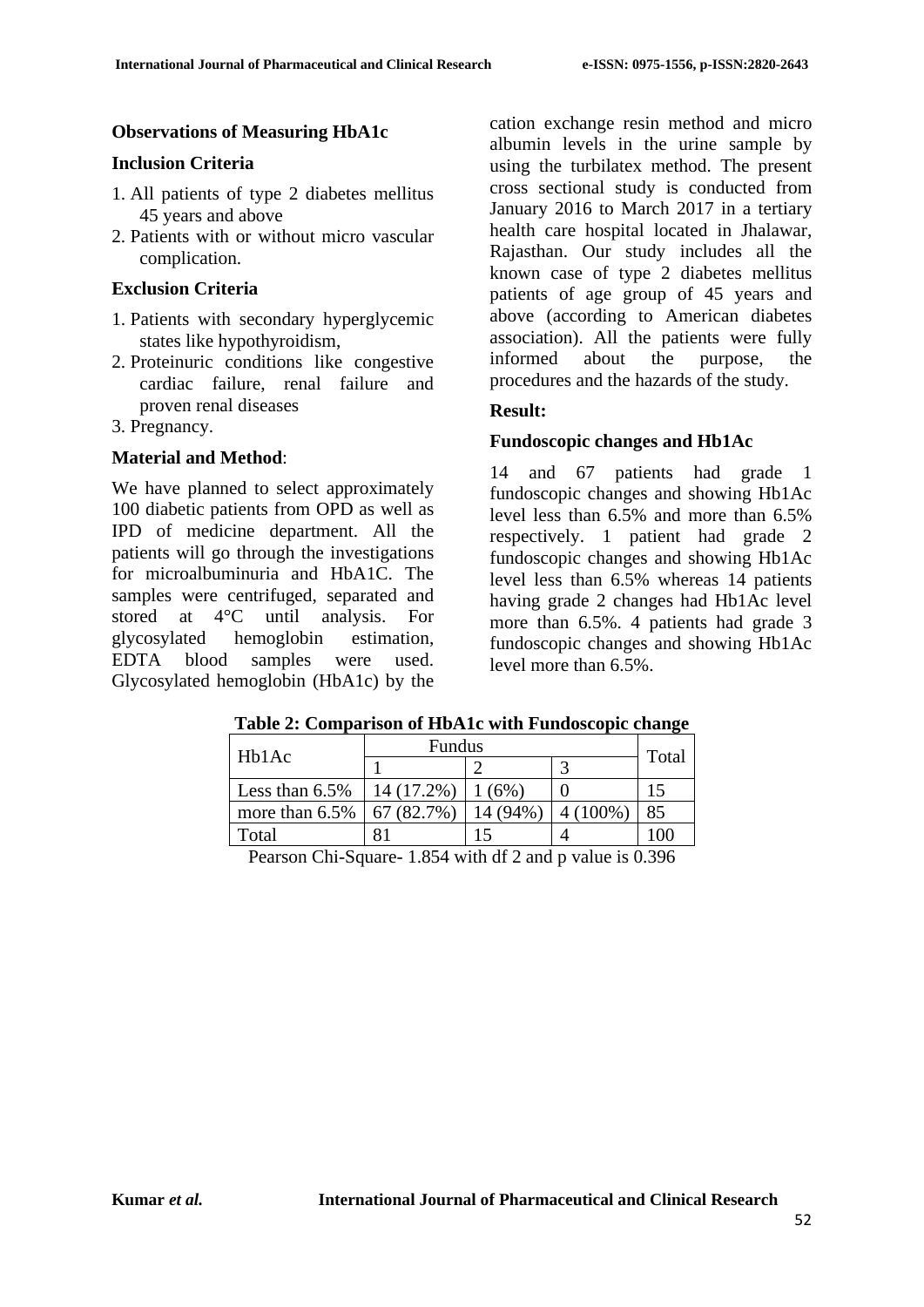

**Graph 1: Comparison of HbA1c with Fundoscopic changes**

## **Fundoscopic changes**

It was seen that, 81 patients had grade 1 fundoscopic changes from which 14 (17.2%) shows Hb1Ac was less than 6.5% whereas 67(82.7%) had Hb1Ac level more than 6.5%. 15 patients had grade 2 fundoscopic changes from which 1 (6%) had Hb1Ac level less than 6.5% and 14 (94%) had Hb1Ac level more than 6.5%. 4 patients had grade 3 fundoscopic changes and all of them were having Hb1Ac level more than 6.5%.This Fundoscopic finding was not statistically associated when compared with Hb1Ac. (Pearson Chi-Square- 1.854 with df 2 and p value is 0.396). (Table no -2, graph no-1)

One study conducted in Turkey, shows The frequency of diabetic (both NPDR and PDR) retinopathy was lowest in the group of diabetes with the lowest HbA1c concentration <6% (4.8% or 5/104), 8.7% or 12/137 in the group with HbA1c values between 6.1% and 6.9%, 62.8% or 121/195 in the group with HbA1c values between 7% and 9.9% and highest (82.2% or 150/182) in the group with HbA1c concentrations over 10%. As seen by the logistic regression analysis, in patients who had HbA1c value of 7%-9.9% there

were significant relationship between DR and HbA1c levels  $(p=0.001)$ [12].

Study conducted by Priyadharshini N., shows that HbA1c was found to be significantly associated with maculopathy (clinically significant macular oedema with  $p = 0.003$ . Distribution based on duration was found to be 45% in those with disease greater than 15 years, 40 % with disease greater than 10 years and 15%with disease less than 10 years. When the subgroups with maculopathy were analysed, a statistical significant difference was noted with  $p=0.03$  in those with high Hba1c levels but no difference was noted in terms of duration of the diabetes mellitus and the age groups affected[13]

## **Conclusion:**

Fundoscopic changes in patients was not found associated with glycosylated haemoglobin as  $p < 0.3$ .

## **Limitations:**

One of the biggest challenges for health care providers today is addressing the continued needs and demands of individuals with chronic illnesses like diabetes. During study, only 100 patients were agreed and included in the study.